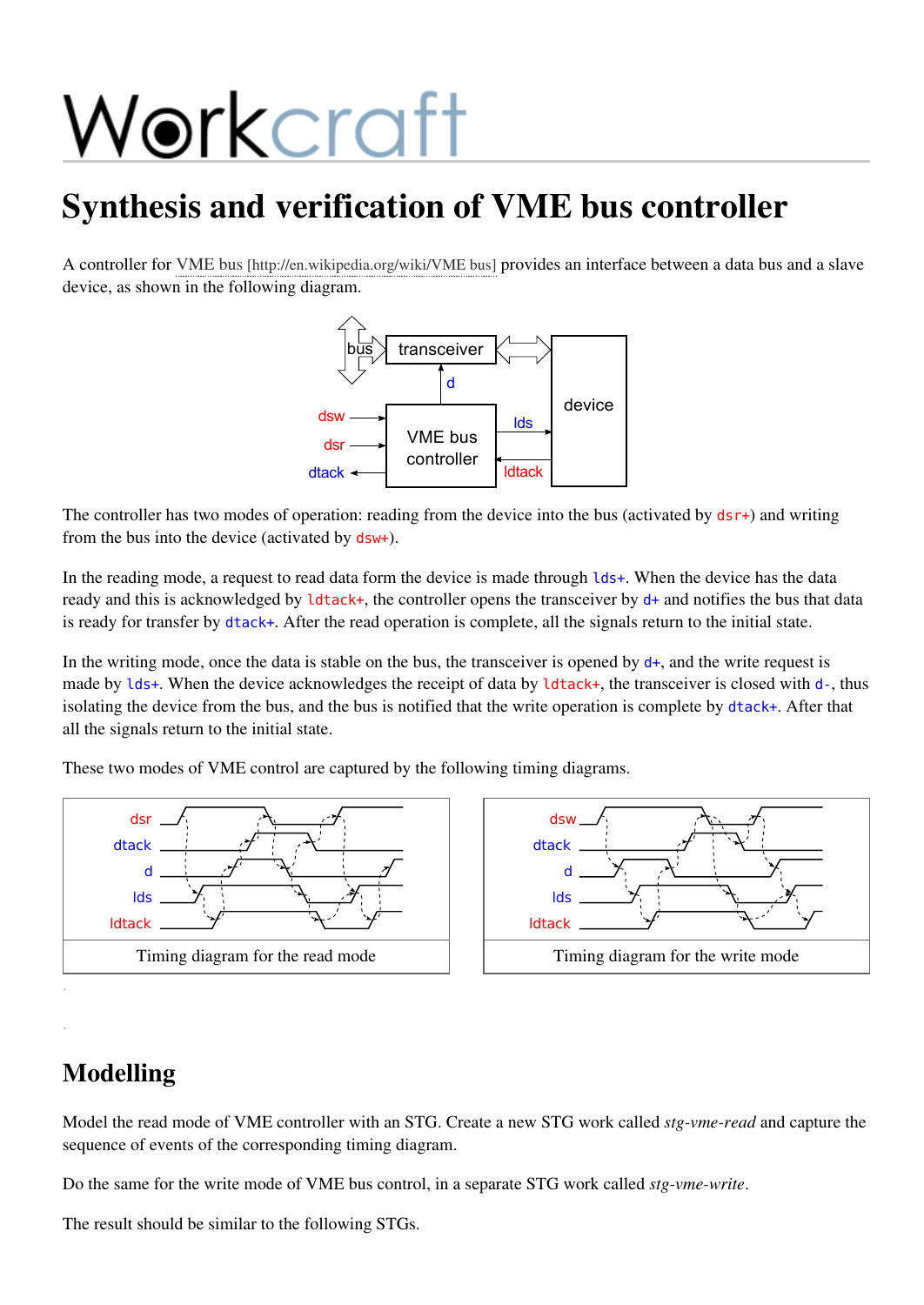

The two STGs describe the behaviour of the same circuit and need to be combined into one specification by merging their initial states. Create a new STG work called *stg-vme-read\_write* and copy-paste the STGs from *stgvme-read* and *stg-vme-write* works into it. Merge places p1r and p1w into a single place by first selecting them (hold Shift and click them with the mouse) and then using the *Transformations→Merge selected places* menu item. Rename the resulting place to p1. Similarly, merge p2r and p2w and rename the resulting place to p2. The result should look as follows.



Note that place p2 is a *controlled choice* whose decision is determined by the *free choice* place p1.

Note the concurrency between the transitions resetting the device (lds-and ldtack-) and the new requests from the bus ( $dsr+$  and  $dsw+$ ): A new request can arrive while the device is still resetting, thereby allowing concurrent operation of the bus and the device. This concurrency is the "meaning of life" of VME bus controller.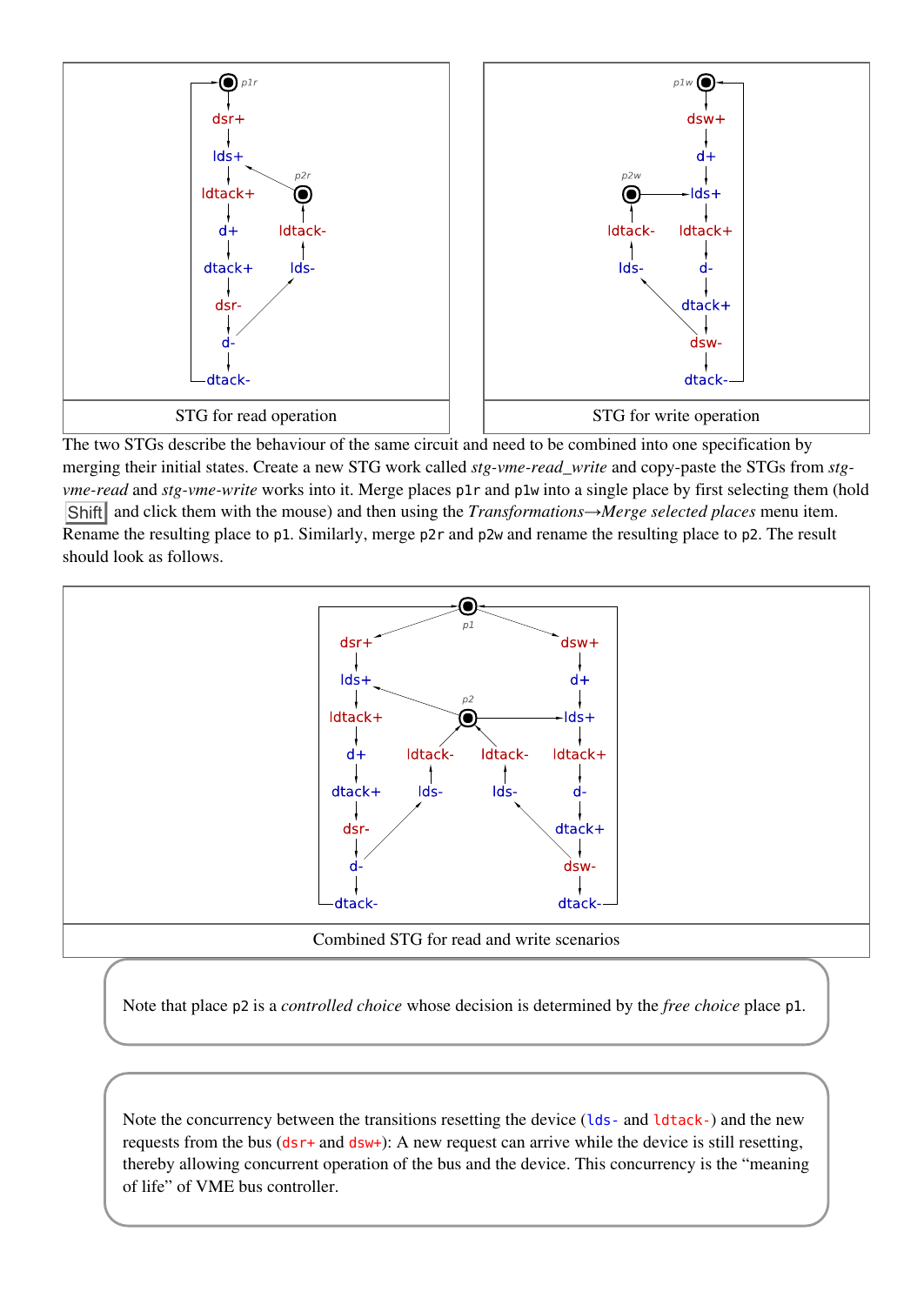#### Optional simplification

Once the initially marked places are merged, one can notice that transitions ldtack-, lds-and dtack-occur in both branches of the choice and can be merged. Here is the simplified STG.



## Validation and formal verification of the STG specification

#### Validation

Activate the **simulation tool**  $\Box$  and exercise the obtained STG model to better understand the behaviour of

VME bus controller. Click one of the enabled signal transitions (they are highlighted in orange) to *fire* it. Note that the sequence of fired transitions is recorded in the simulation trace that is somewhat similar to the original timing diagram. Check that the simulation traces correspond to the intended behaviour of VME bus controller.

#### Formal verification

Verify that the STG specification satisfies the following properties using *Verification* menu:

- Deadlock freeness every reachable marking enables at least one transition.
- Consistency the '+' and '-' transitions of every signal alternate in every execution, always starting with the same sign.
- Input properness an input cannot be disabled by an output or internal signal, and cannot be triggered by an internal signal.
- Output persistency an enabled output or internal signal cannot be disabled by any other signal.  $\bullet$

These are basic soundness properties which should be satisfied by most models – *Verification* menu has an entry that can check all these properties with a single click.

Now check whether the STG satisfies the *Complete State Coding (CSC)* property using *Verification→Complete State Coding (all cores) [MPSat]* menu item. This STG does not have CSC, which means there are two reachable states that have the same value of all signals but enable different outputs. These states are said to be in *CSC conflict*.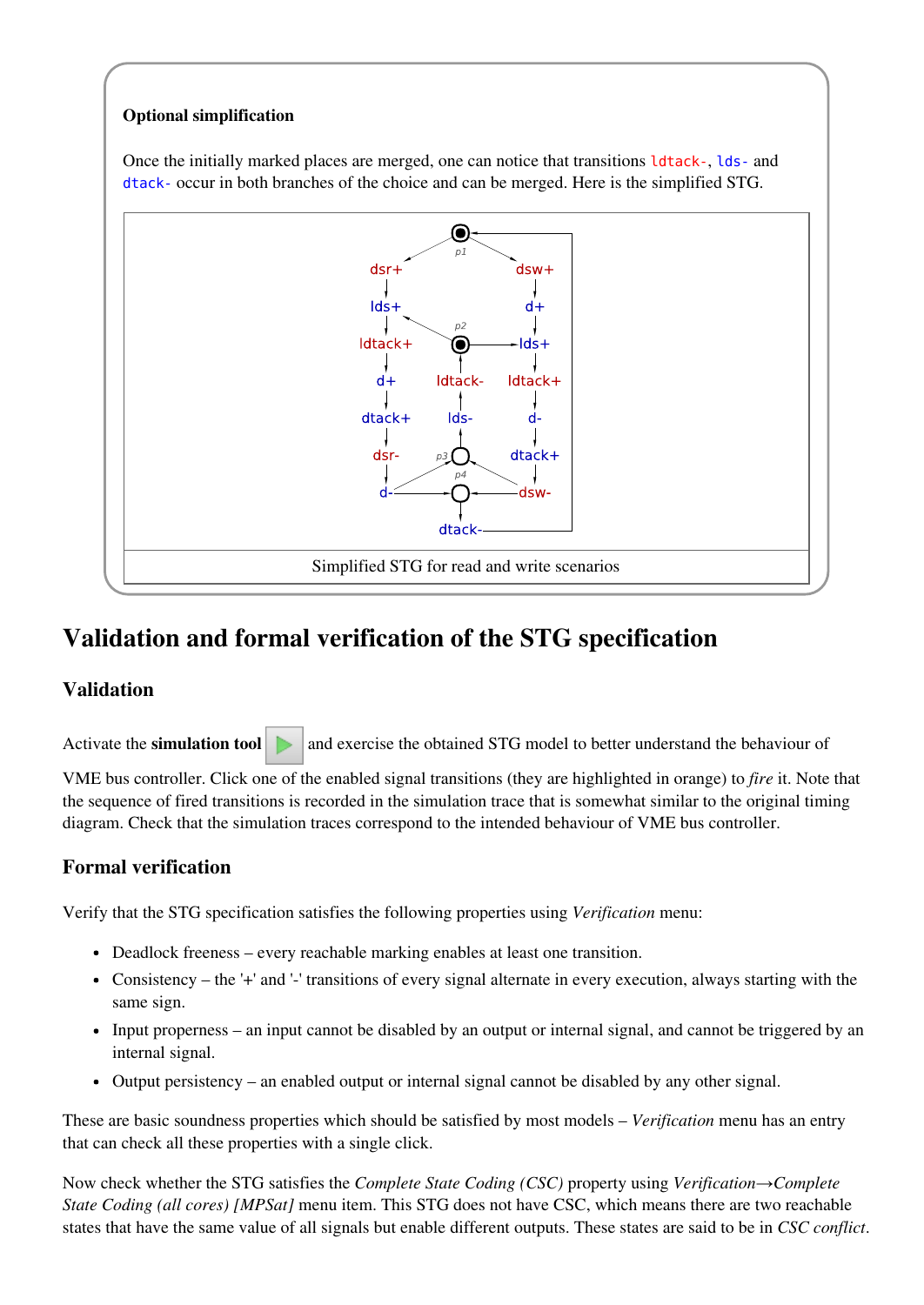Specifications with CSC conflicts cannot be directly implemented as circuits. One way of resolving CSC conflicts is to insert new internal signals into the STG. These internal signals add memory into the circuit helping it to trace the current state. More about CSC conflicts and resolving them can be found in [another](http://www.workcraft.org/tutorial/synthesis/csc-resolution/start) tutorial.

## Synthesis

Note that the synthesis solutions shown in this section are not unique and you may get a slightly different results.

Resolve the CSC conflicts automatically using Petrify via *Tools→Encoding conflicts→Resolve CSC conflicts [Petrify]* menu. Petrify will insert a new internal signal csc0 distinguishing between conflicting states. The result could look like the following STG:



The obtained STG specification has CSC and can now be synthesised into an asynchronous circuit. A complex-gate solution obtained via *Synthesis*→*Complex gate* [MPSat] is as follows [circuit-vme-cg.work](http://www.workcraft.org/_media/tutorial/synthesis/vme/circuit-vme-cg.work) (5.33 KiB) :



This solution uses complex gates that do not usually exist in real gate libraries. Such gates need to be decomposed, so they can be *mapped* into the existing library gates – this is done by technology mapping. Note that speedindependence of the circuit must be preserved during decomposition.

The library of available gates can be passed to Workcraft in *SIS GenLib* format via *Digital circuit→Gate library for technology mapping* option in global settings (*Edit→Preferences…*). By default libraries/workcraft.libis used. It defines a representative set of gates found in several modern gate libraries and also C-elements and uses a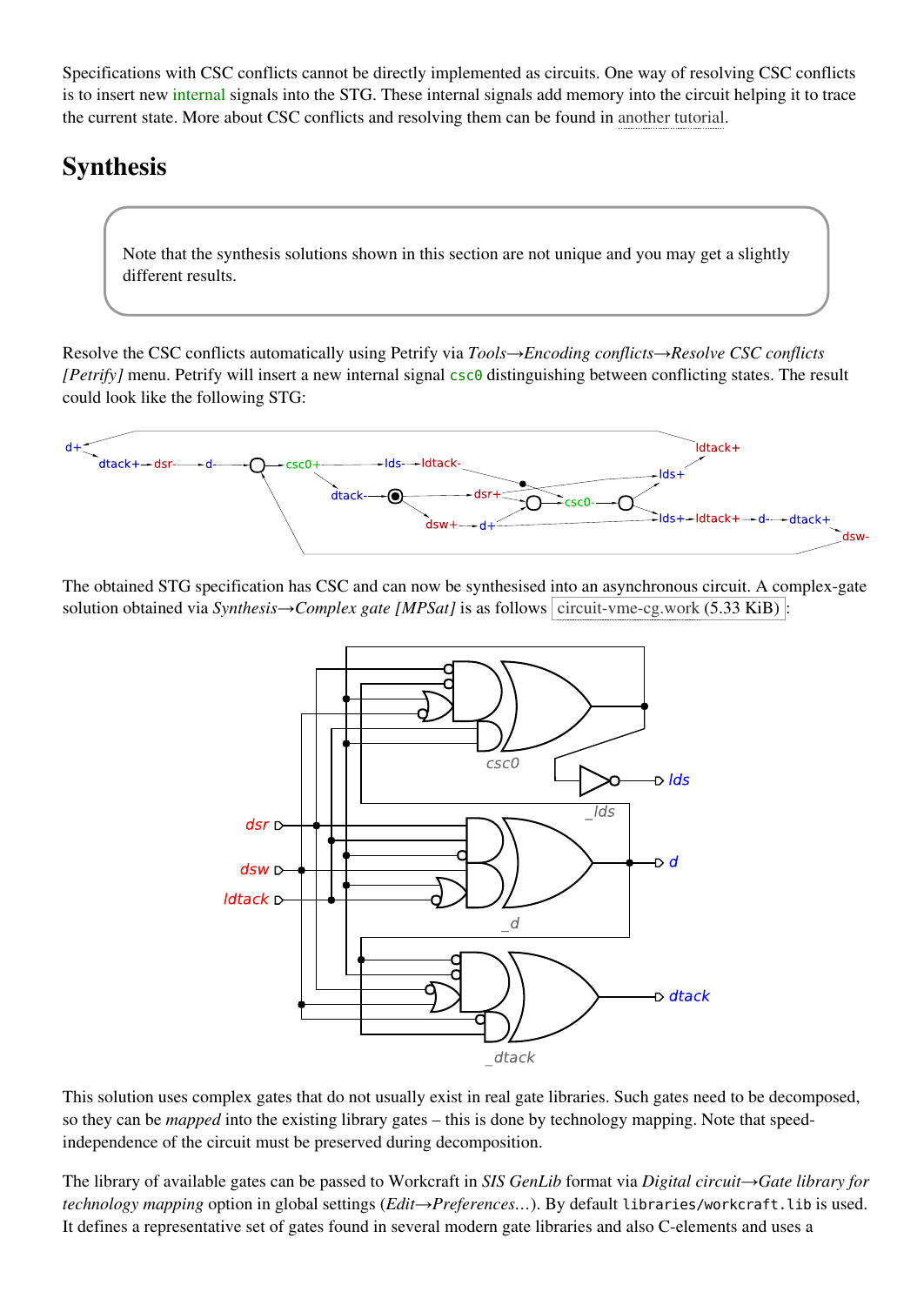generalised naming convention for gates and pins.

The results of technology mapping into libraries/workcraft.libgate library via *Synthesis→Technology mapping* [*MPSat*] is as follows [circuit-vme-tm.work](http://www.workcraft.org/_media/tutorial/synthesis/vme/circuit-vme-tm.work)  $(9.3 \text{ KiB})$ :



A circuit can be exported to Verilog via *File→Export…→.v (Workcraft Verilog serialiser)* menu. By default the produced Verilog uses the names of gates and pins as they are defined in the GenLib file. These names can be substituted by providing a conversion file in *Digital Circuit→Substitution rules for export* global preferences. For example, libraries/workcrafttsmc\_ghp.cnv file has rules to convert librarys/workcraft.lib gates to match the naming convention of TSMC GHP library.

### Verification of the circuit implementation

Make sure that the original STG describing the contract with the environment and the circuit model is set up:

- In the circuit editor make sure that no components are selected (click on the editor canvas).
- In the property editor the *Environment URI* property should point to the work file with the original STG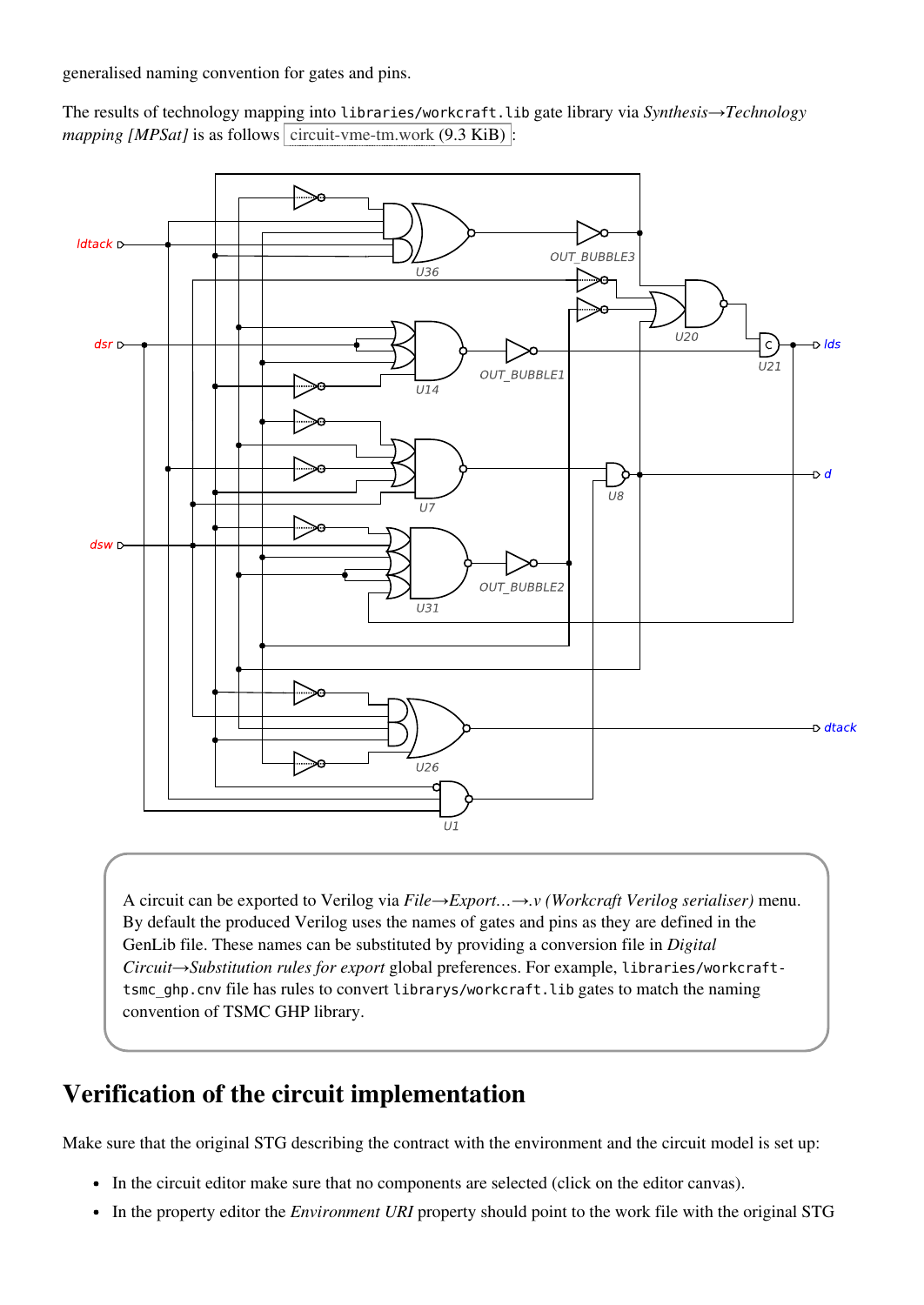specification.

For circuits synthesised within Workcraft this property is automatically set up to the STG that was used for synthesis, i.e. in this case to the STG with internal signals inserted to resolve CSC conflicts. You should modify it to point to the original STG.

Use the *Verification* menu to verify that the circuit implementation is:

- deadlock-free;
- hazard-free:
- conforms to the original STG specification.

All these verification steps can be run via *Verification→Conformation, deadlock and hazard (reuse unfolding) [MPSat]* menu.

In theory, synthesised circuits are correct-by-construction. In practice, the synthesis tools are very complicated and may have bugs, so formally verifying the circuits is essential. This is especially true if the circuit was edited manually.

## Initialisation

Initialisation (or reset) of a speed-independent circuit is a crucial part of the design process because a circuit can malfunction if its initial state is incorrect. There are several ways of circuit initialisation, that are usually used in combination:

- Rely on the initial state of the circuit inputs that propagate through the logic gates to initialise the internal and output signals.
- Substitute sequential gates with their set/reset counterparts that are initialised to 1/0 respectively.
- Insert additional gates to explicitly initialise the internal and output signals.

Use the *Initialisation analyser*  $\frac{d}{d\theta}$  tool to decide how to properly reset the VME bus controller obtained by

technology mapping.

The wires and pins whose initial state is guaranteed to be  $\theta$  or 1 are coloured blue or red respectively; initially *undefined* wires and pins are not colourised.

Let us assume that the circuit inputs are guaranteed to be in a correct state (all zeros) by the environment – click on each input port to indicate this. Those gates that are initialised correctly through the primary inputs are highlighted green.